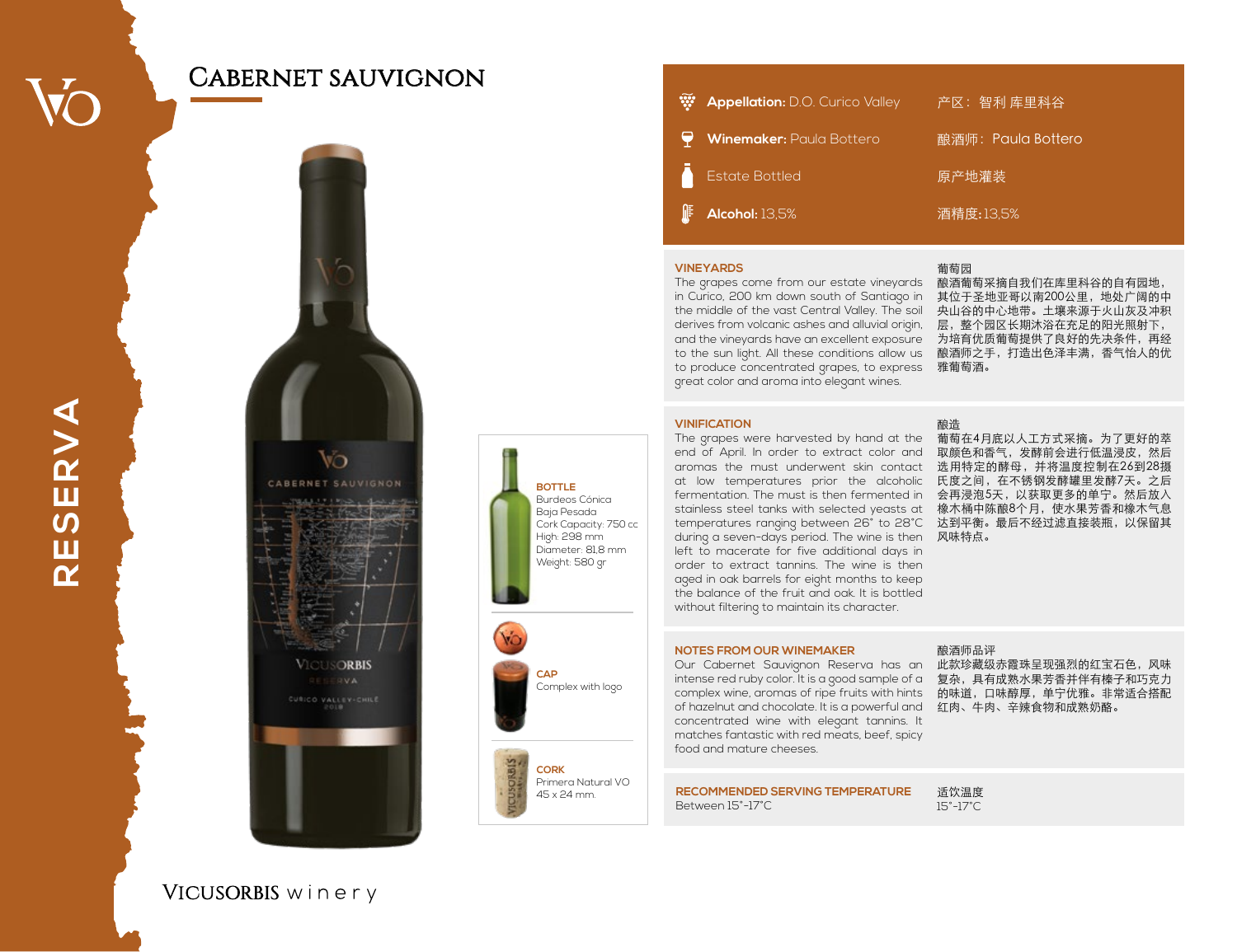## **MERLOT**



| W. | <b>Appellation:</b> D.O. Curico Valley | 产区:智利 库里科谷         |
|----|----------------------------------------|--------------------|
|    | Winemaker: Paula Bottero               | 酿酒师: Paula Bottero |
| Λ  | <b>Estate Bottled</b>                  | 原产地灌装              |
| 厞  | Alcohol: 13,5%                         | 酒精度:13,5%          |

## **VINEYARDS**

The grapes come from our estate vineyards 酿酒葡萄采摘自我们在库里科谷的自有园地, in Curico, 200 km down south of Santiago in 其位于圣地亚哥以南200公里,地处广阔的中 the middle of the vast Central Valley. The soil 央山谷的中心地带。土壤来源于火山灰及冲积 derives from volcanic ashes and alluvial origin, 层,整个园区长期沐浴在充足的阳光照射下, and the vineyards have an excellent exposure 为培育优质葡萄提供了良好的先决条件,再经 to the sun light. All these conditions allow us 酿酒师之手,打造出色泽丰满,香气怡人的优 to produce concentrated grapes, to express 雅葡萄酒。 great color and aroma into elegant wines.

#### 葡萄园

酿造

#### **VINIFICATION**

The grapes were harvested by hand at the 葡萄在4月底以人工方式采摘。为了更好的萃 end of April. In order to extract color and 取颜色和香气,发酵前会进行低温浸皮,然后 aromas the must underwent skin contact 选用特定的酵母,并将温度控制在26到28摄 at low temperatures prior the alcoholic 氏度之间,在不锈钢发酵罐里发酵7天。之后 fermentation. The must is then fermented in 会再浸泡5天,以获取更多的单宁。然后放入 stainless steel tanks with selected yeasts at 橡木桶中陈酿8个月,使水果芳香和橡木气息 temperatures ranging between 26° to 28°C 达到平衡。最后不经过滤直接装瓶,以保留其 during a seven-days period. The wine is then 《风味特点。 left to macerate for five additional days in order to extract tannins. The wine is then aged in oak barrels for eight months to keep the balance of the fruit and oak. It is bottled without filtering to maintain its character.

#### **NOTES FROM OUR WINEMAKER**

Our Merlot Reserva has an intense red dark 此款珍藏级梅洛颜色呈深红色,带有干果和松 color. It is a complex wine with aromas of dry 《露的香味,迷人优雅。单宁柔软,口感顺滑, fruits and truffle. In mouth is spicy and an 回味无穷。适合搭配意大利面、微辣的红肉和 ellegant. Its tannins are soft with a pleasant  $~$  软奶酪。 and silky aftertaste. A great match with pasta, lightly spiced red meats and soft cheeses.

## **RECOMMENDED SERVING TEMPERATURE**

Between 15°-17°C

适饮温度 15°-17°C

酿酒师品评

# RESERVA **RESERVA**

## VICUSORBIS winery

**CAP** Complex with logo

**BOTTLE** Burdeos Cónica Baja Pesada Cork Capacity: 750 cc High: 298 mm Diameter: 81,8 mm Weight: 580 gr

**COR K**

Primera Natural VO 45 x 24 mm.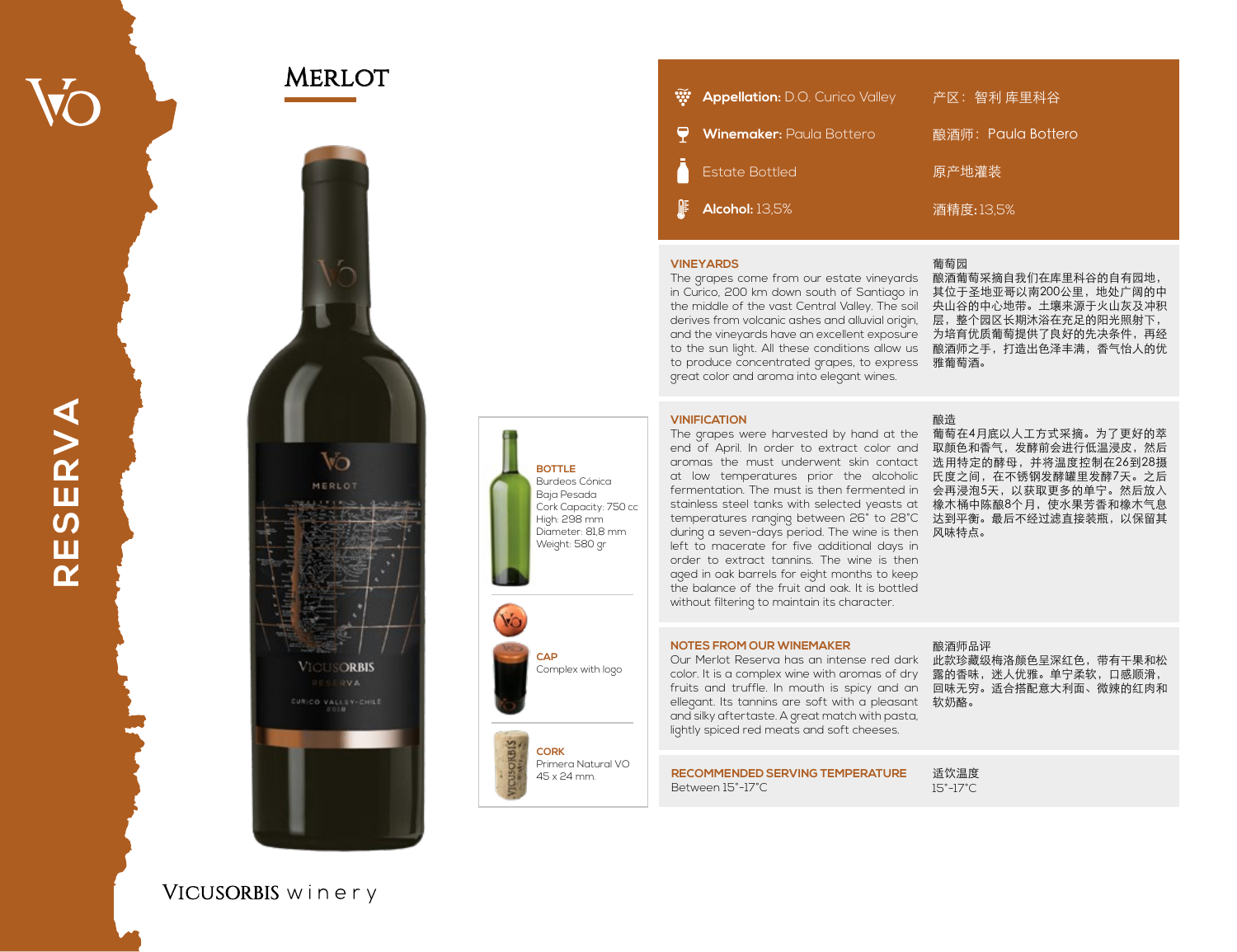## **CARMENERE**



|   | <b>W</b> Appellation: D.O. Curico Valley | 产区:智利库里科谷          |
|---|------------------------------------------|--------------------|
|   | Winemaker: Paula Bottero                 | 酿酒师: Paula Bottero |
| A | <b>Estate Bottled</b>                    | 原产地灌装              |
| ∦ | Alcohol: 13,5%                           | 酒精度:13,5%          |

#### **VINEYARDS**

The grapes come from our estate vineyards 酿酒葡萄采摘自我们在库里科谷的自有园地, in Curico, 200 km down south of Santiago in 其位于圣地亚哥以南200公里,地处广阔的中 the middle of the vast Central Valley. The soil 央山谷的中心地带。土壤来源于火山灰及冲积 derives from volcanic ashes and alluvial origin, 层,整个园区长期沐浴在充足的阳光照射下, and the vineyards have an excellent exposure 为培育优质葡萄提供了良好的先决条件,再经 to the sun light. All these conditions allow us 酿酒师之手,打造出色泽丰满,香气怡人的优 to produce concentrated grapes, to express 雅葡萄酒。 great color and aroma into elegant wines.

### 葡萄园

#### **VINIFICATION**

**BOTTLE** Burdeos Cónica Baja Pesada Cork Capacity: 750 cc High: 298 mm Diameter: 81,8 mm Weight: 580 gr

**CAP**

**COR K**

Complex with logo

Primera Natural VO 45 x 24 mm.

The grapes were harvested by hand at the 葡萄在4月底以人工方式采摘。为了更好的萃 end of April. In order to extract color and 取颜色和香气,发酵前会进行低温浸皮,然后 aromas the must underwent skin contact 选用特定的酵母,并将温度控制在26到28摄 at low temperatures prior the alcoholic 氏度之间,在不锈钢发酵罐里发酵7天。之后 fermentation. The must is then fermented in 会再浸泡5天,以获取更多的单宁。然后放入 stainless steel tanks with selected yeasts at 橡木桶中陈酿8个月,使水果芳香和橡木气息 temperatures ranging between 26° to 28°C 达到平衡。最后不经过滤直接装瓶,以保留其 during a seven-days period. The wine is then 风味特点。 left to macerate for five additional days in order to extract tannins. The wine is then aged in oak barrels for eight months to keep the balance of the fruit and oak. It is bottled without filtering to maintain its character.

#### 酿造

#### **NOTES FROM OUR WINEMAKER**

Our Carmenere Reserva has an intense dark 此款珍藏级佳美娜呈深红色,优雅富含果味, red color. Elegant and fruity, with touches of 具有浆果,成熟李子,巧克力和胡椒的芳香气 berries, ripe plums, chocolate and pepper 息。水果气息和橡木风味完美融合,酒体均衡 notes. It is well balanced between the fruit 口感丝滑圆润。适合搭配意大利面、成熟奶酪 and oak. We call it round and silky. Perfect for 和禽类菜肴。 pasta, mature cheeses and poultry.

#### 酿酒师品评

**RECOMMENDED SERVING TEMPERATURE** Between 15°-17°C

适饮温度 15°-17°C

# RESERVA **RESERVA**

## VICUSORBIS winery